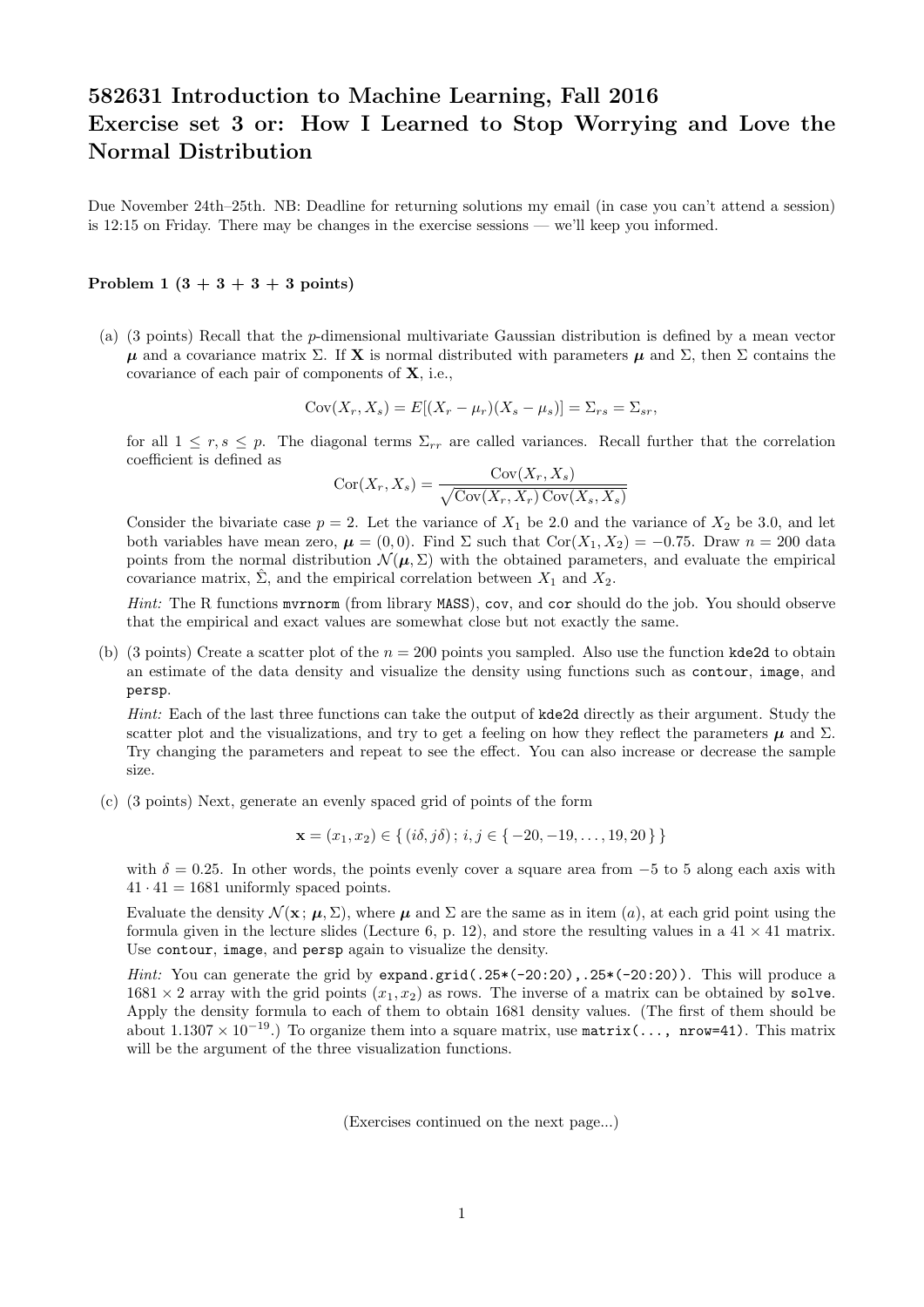(d) (3 points) Here comes the challenge. (But don't give up: you're almost there! You should really consider working together with each other to solve hard exercises like this one.)

Denote the mean vector in items  $(a)-(c)$  by  $\mu_1$ , and let  $\mu_2=(2,1)$ . Compute the density at the same set of grid points as in item (c) under distribution  $\mathcal{N}(\mu_2, \Sigma)$ , i.e., with a different mean but the same covariance matrix.

Denote the two densities by  $f_i(\mathbf{x}) = \mathcal{N}(\mathbf{x}; \mu_i, \Sigma), i \in \{1, 2\}$ . Calculate the ratio

$$
p(Y = 1 | \mathbf{x}) = \frac{f_1(\mathbf{x})\pi_1}{f_1(\mathbf{x})\pi_1 + f_2(\mathbf{x})\pi_2},
$$

with  $\pi_1 = \pi_2 = 1/2$ . This is a linear discriminant (with uniform class distribution). Or to be more precise, this is the posterior probability of class  $Y = 1$  given x.

Visualize the decision boundary using, e.g., contour. As the name suggests, you should get a linear boundary. If you like, you can now try how well your classifier works by drawing data from either class and evaluating the above formula. What happens if you use different covariance matrices  $\Sigma_1$  and  $\Sigma_2$ ?



Here are our plots from contour  $(b)-(c)$  and (for some variety) image (d).

## Problem 2  $(4 + 2$  points)

(a) (4 points) Prove the last equality on p. 11 of the slides (Lecture 6), i.e.,

$$
\frac{1}{(2\pi)^{p/2}\sigma_1\ldots\sigma_p} \exp\left(-\frac{1}{2}\sum_{j=1}^p\frac{(x_j-\mu_j)^2}{\sigma_j^2}\right) = \frac{1}{(2\pi)^{p/2}|\Sigma|^{1/2}} \exp\left(-\frac{1}{2}(\mathbf{x}-\boldsymbol{\mu})^T\Sigma^{-1}(\mathbf{x}-\boldsymbol{\mu})\right),
$$

where  $\Sigma$  is defined as on the same slide,  $\Sigma$  is the determinant of  $\Sigma$ , and  $\Sigma^{-1}$  is the inverse of  $\Sigma$ .

Hint: The fact that  $\Sigma$  is a diagonal matrix makes your life a whole lot easier! Feel free to use Google to look for help.

(b) (2 points) See slide 13 (Lecture 6). Given  $\mathcal{N}(\mathbf{x}; \mu, \Sigma) = a$ , solve for the value of b as a function of a such that

$$
(\mathbf{x} - \boldsymbol{\mu})^{\mathrm{T}} \Sigma^{-1} (\mathbf{x} - \boldsymbol{\mu}) = b.
$$

Let  $p = 3$ , and  $\Sigma$  a diagonal matrix with  $\Sigma_{jj} = j$  for all  $j \in \{1, 2, 3\}$ . Plug in the value  $a = 1/100$  and and check that you get  $b = 1.90495$ .

(Exercises continued on the next page...)